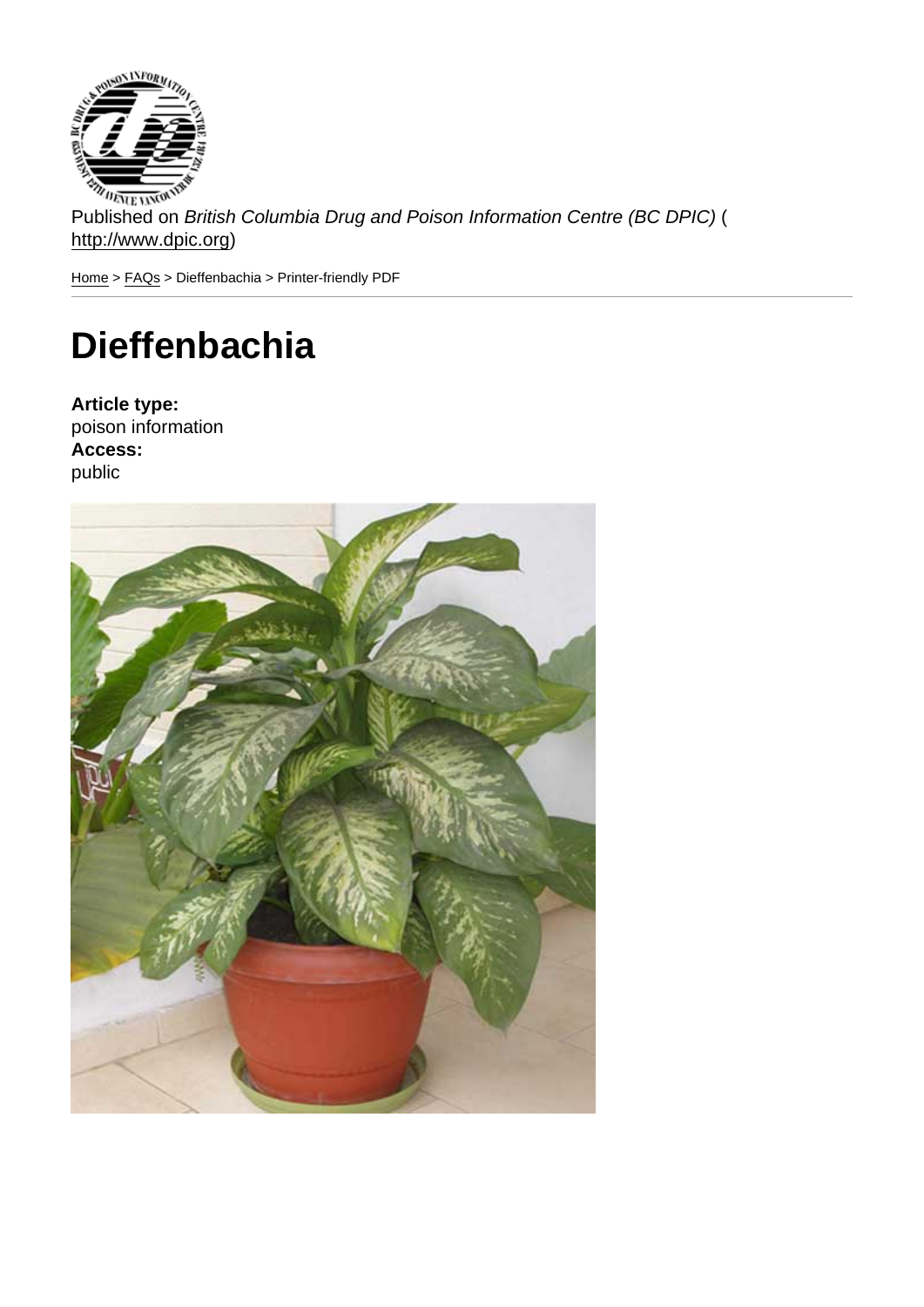**Dieffenbachia:** A common house plant also known as "dumb cane". The large leaves are green with cream-colored blotches.

**Is it toxic?** All parts of the plant contain needle-like oxalate crystals. If the plant is chewed the crystals are released and can cause intense pain and possible swelling of the mouth.

## **Health Effects:**

**Skin:** Potential burning and itching from contact with the "juice " of the plant. Handling of intact leaves is unlikely to cause symptoms.

**Ingestion:** Immediate pain and burning sensation of the mouth and lips**.** Possible swelling and blisters in mouth; more likely to occur if stem is chewed.

## **What to do?**

**Skin:** Wash skin with soap and water and rinse thoroughly.

**Ingestion:** Rinse out mouth and drink a glass of milk**.** Sucking on a popsicle or an ice cube can help relieve discomfort in mouth. Eating some ice cream may also help.

**If symptoms persist after the above first aid measures contact the Poison Control Centre.**

**How can I prevent exposure?** Keep plant out of reach of small children. Wear gloves when cutting or trimming the plant.

**Need more information:** Call the Poison Control Centre.

## **© 2012 BC Drug and Poison Information Centre**

**Keywords:**  plants: oxalate